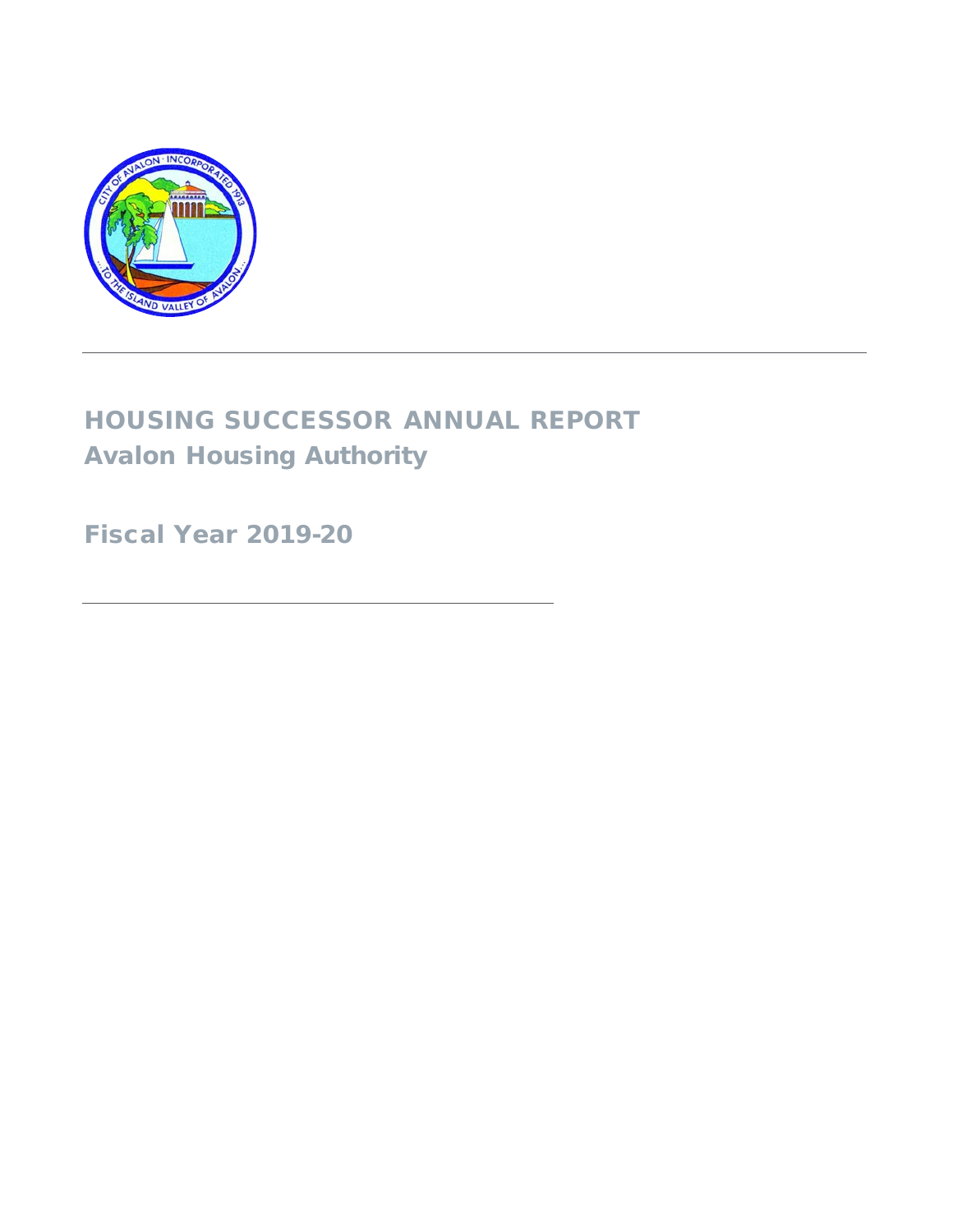## **TABLE OF CONTENTS**

| APPENDIX 1 - HOUSING SUCCESSOR ANNUAL REPORT REQUIREMENTS 16 |  |
|--------------------------------------------------------------|--|
|                                                              |  |
| APPENDIX 3 - HOUSING ASSET FUND EXPENDITURE REQUIREMENTS 18  |  |
|                                                              |  |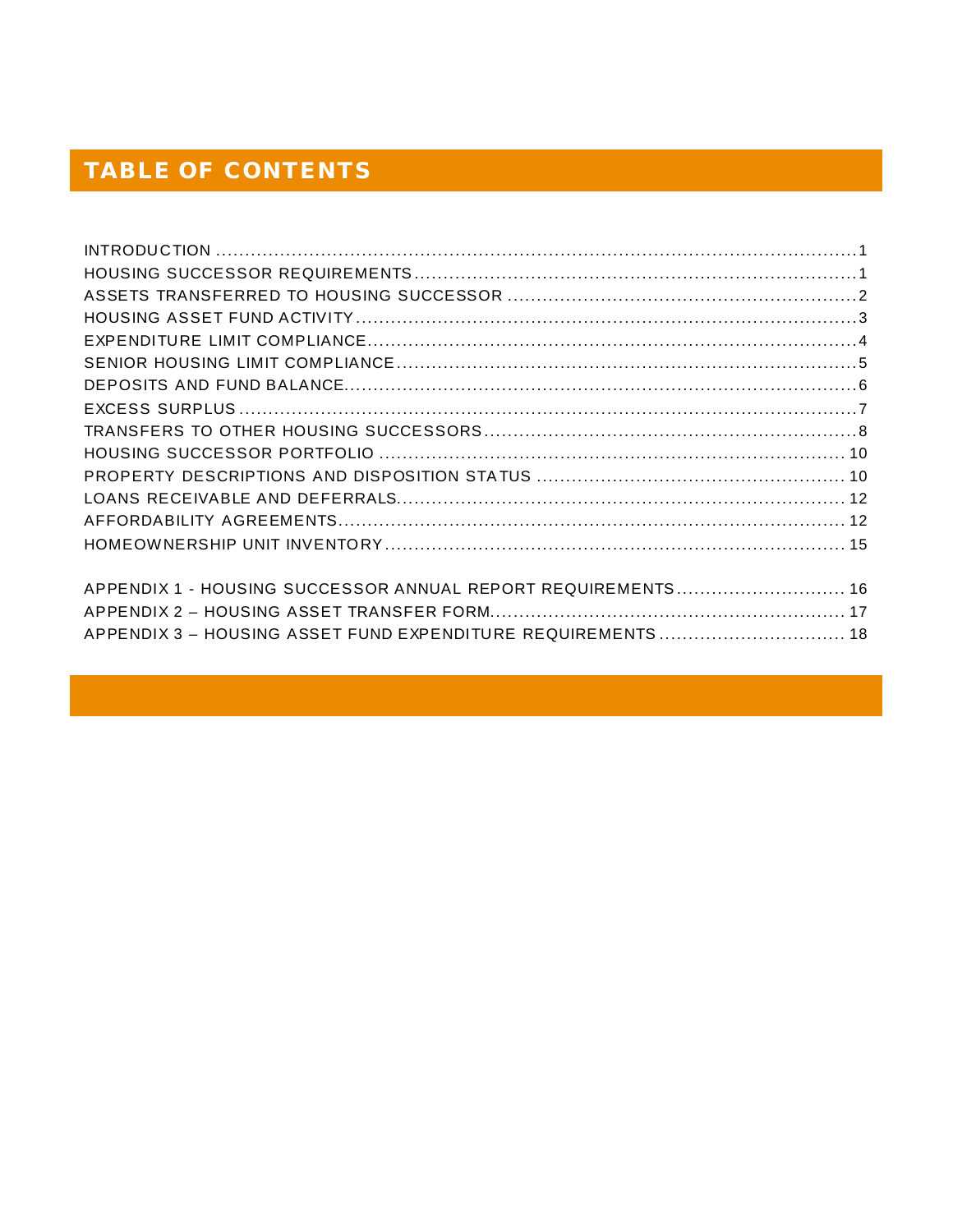## <span id="page-2-0"></span>INTRODUCTION

The Avalon Housing Authority ("Housing Authority") is the Housing Successor Agency to the former Avalon Community Improvement Agency ("ACIA"). The Housing Authority is responsible for maintaining housing assets transferred from the former ACIA. Its main goal is to provide affordable housing for Avalon residents.

This Housing Successor Agency Annual Report ("Annual Report") contains information on Fiscal Year ("FY") 2019-20 finances and activities as required by Health and Safety Code ("HSC") Section 34176.1(f). FY 2018-19 marked the end of the first five-year compliance period for income proportionality. This Annual Report details how the Housing Authority met all requirements for expenditures by income level since the beginning of the second five-year compliance period, which runs from July 1, 2019 through June 30, 2024.

The Annual Report is due to the California Department of Housing and Community Development ("HCD") by December 31<sup>st</sup> annually, and must be accompanied by an independent financial audit. The Housing Authority's audited financial statements will be posted on the City of Avalon's ("City") website when available. <sup>[1](#page-2-2)</sup> This report is an addendum to the Housing Authority Annual Report required by HSC Section 34328, which is submitted to HCD by October 1<sup>st</sup> annually.

### <span id="page-2-1"></span>**HOUSING SUCCESSOR REQUIREMENTS**

In the 2013-14 Legislative Session, Senate Bill ("SB") 341 and subsequent legislation enacted several requirements for housing successor agencies. Housing successors must comply with three major requirements pursuant to HSC Section 34176.1:

1. Expenditures and housing production are subject to income and age targets.

<span id="page-2-2"></span><sup>1</sup> This report was prepared based on unaudited financial statements that may differ from the final audited financial statements due to year-end accounting.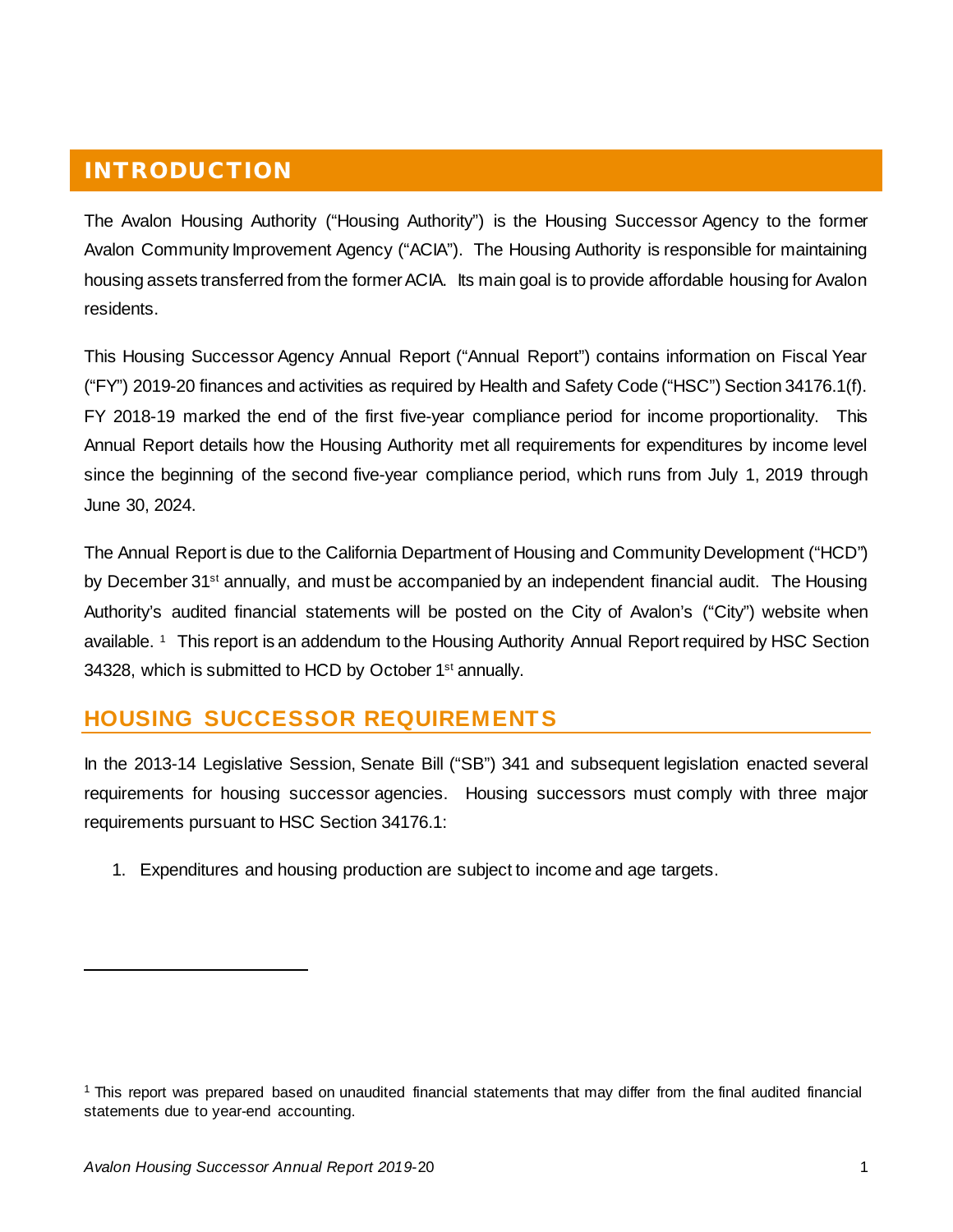- 2. Housing successors may not accumulate an "excess surplus," or a high balance based on certain thresholds discussed later in this report.
- 3. Properties must be developed with affordable housing within five to ten years of being approved for transfer from the former redevelopment agency to the housing successor.

The requirements are designed to ensure that housing successors are actively utilizing former ACIA housing assets to produce affordable housing. Appendix 1 provides a detailed summary of the reporting requirements that are addressed in this Annual Report.

## <span id="page-3-0"></span>**ASSETS TRANSFERRED TO HOUSING SUCCESSOR**

Upon the statewide dissolution of redevelopment in 2012, all rights, powers, committed assets, liabilities, duties, and obligations associated with the housing activities of the ACIA were transferred to the Housing Authority. The Housing Authority prepared a Housing Asset Transfer Form ("HAT") that provided an inventory of all housing assets transferred from the ACIA to the Housing Authority. This included:

- 1. Real properties,
- 2. Affordable housing covenants,
- 3. Loan receivables,
- 4. Income from ground leases and rental properties, and
- 5. Supplemental Educational Revenue Augmentation Fund ("SERAF") Loan.

All items on HAT were approved by the California Department of Finance ("DOF") on August 30, 2012. A copy of the HAT is provided as Appendix 2.

It is important to distinguish that Housing Authority assets that were not transferred from the former ACIA, nor generated by, nor purchased with, assets from the former ACIA, are not subject to HSC Section 34176.1.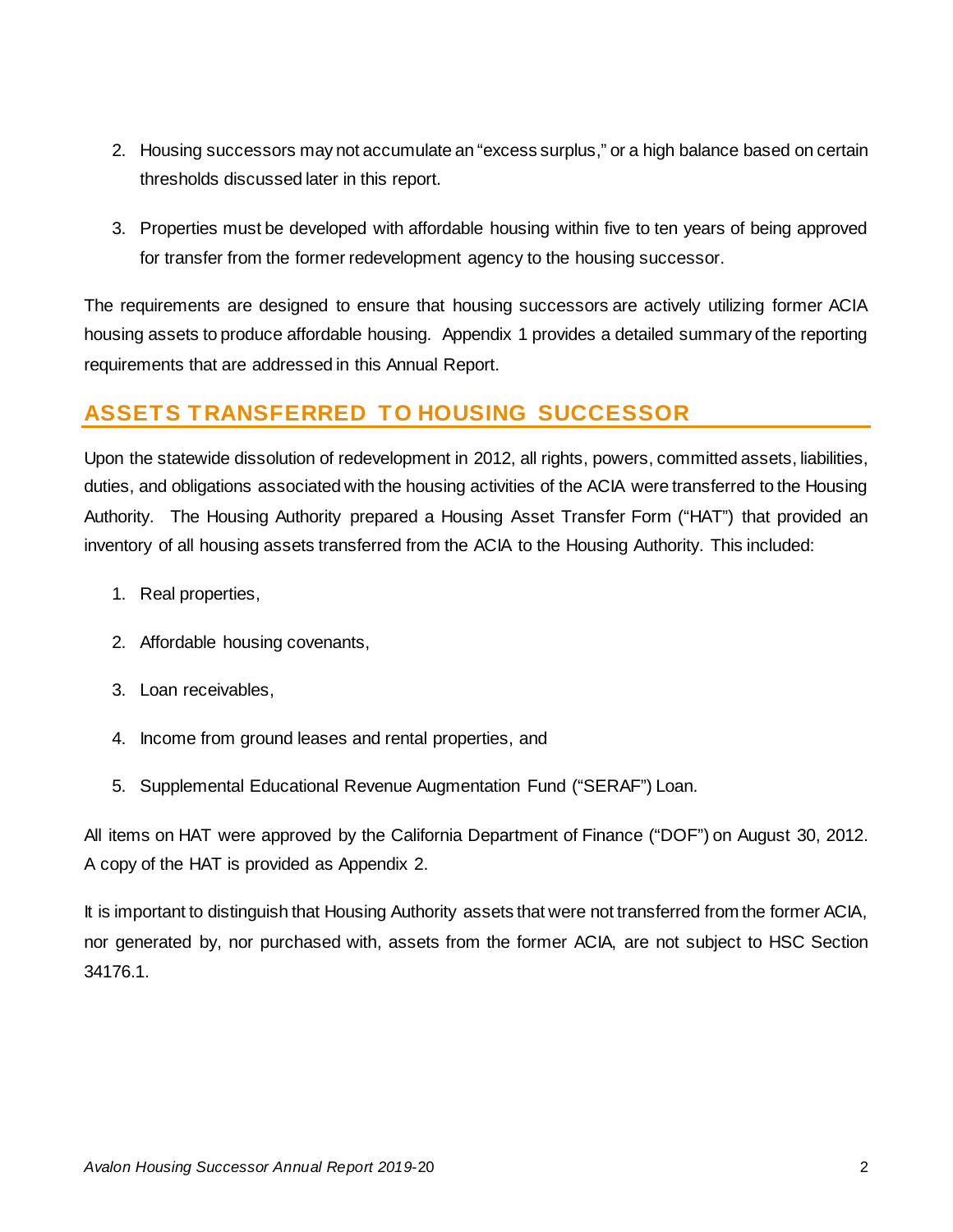## <span id="page-4-0"></span>HOUSING ASSET FUND ACTIVITY

Former ACIA assets, and the revenues generated by those assets, are maintained in a Low and Moderate Income Housing Asset Fund ("Housing Asset Fund").[2](#page-4-1) Housing Asset Funds may be spent on:

- **Administrative costs** up to \$200,000 per year adjusted for inflation, or 5% of the statutory value of real property owned by the housing successor and the value of loans and grants receivable from the HAT ("Portfolio"), whichever is greater. The FY 2019-20 limit for The Housing Authority was \$218,571 (5% of the Portfolio value of \$4,371,426).
- **Homeless prevention and rapid rehousing services**up to \$250,000 per year if the former ACIA did not have any outstanding housing inclusionary or replacement housing production requirements. The former ACIA had a surplus of affordable housing production units, and therefore the Housing Authority as Housing Successor can make this expenditure if it chooses and funding is available for such expenditures.
- **Affordable housing development** assisting households up to 80 percent of the Area Median Income ("AMI"), subject to specific income and age targets.

**Five-Year Income Proportionality:** If any Housing Asset Funds are spent on affordable housing development, it triggers a requirement to spend at least 30 percent of such expenses assisting extremely low-income households (30% AMI), and no more than 20 percent on lowincome households (between 60-80% AMI) per five-year compliance period. The current five-year compliance period runs from July 1, 2019 through June 30, 2024.

It is important to note that housing successors must report expenditures by category each year, but compliance with income proportionality limits is measured every five years. For example, a housing successor could spend all its funds in a single year on households earning

<span id="page-4-1"></span><sup>2</sup> Fund 153. The Housing Asset Fund replaced the former ACIA's Low and Moderate Income Housing Fund.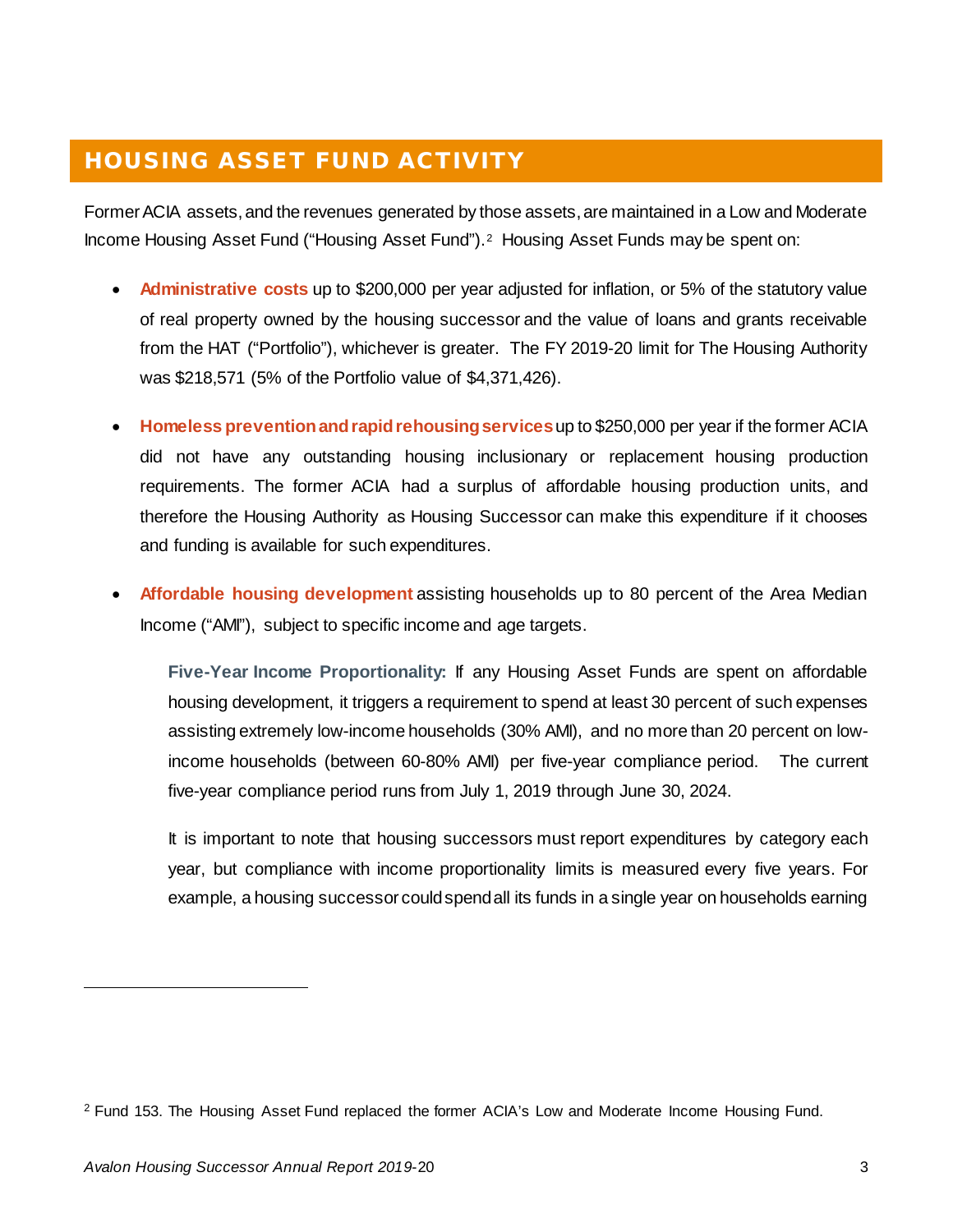between 60-80% AMI, as long as it spends 20 percent or less of the total expenditures during the five-year compliance period.

**Ten-Year Age Proportionality:** If more than 50% of the total aggregate number of rental units produced by the City, Housing Authority, or former ACIA during the past 10 years are restricted to seniors, the Housing Authority may not spend more Housing Asset Funds on senior rental housing.

Appendix 3 describes Housing Asset Fund expenditure requirements in more detail, including the types of costs eligible in each category.

## <span id="page-5-0"></span>**EXPENDITURE LIMIT COMPLIANCE**

The Housing Authority complied with all Housing Asset Fund spending restrictions in FY 2019-20, including five-year compliance period income targeting requirements:<sup>[3](#page-5-1)</sup>

- Administrative costs of \$0 did not exceed the \$218,571 maximum amount for FY 2019-20.
- No homeless prevention or rapid rehousing expenses were made in FY 2019-20.
- No affordable housing development-related expenditures were made, so five-year compliance period income targets do not apply.

<span id="page-5-1"></span><sup>&</sup>lt;sup>3</sup> The Housing Asset Fund figures in this Annual Report are based on unaudited numbers that were available at the time this report was prepared. They might vary slightly from audited numbers once Avalon's annual audit is complete.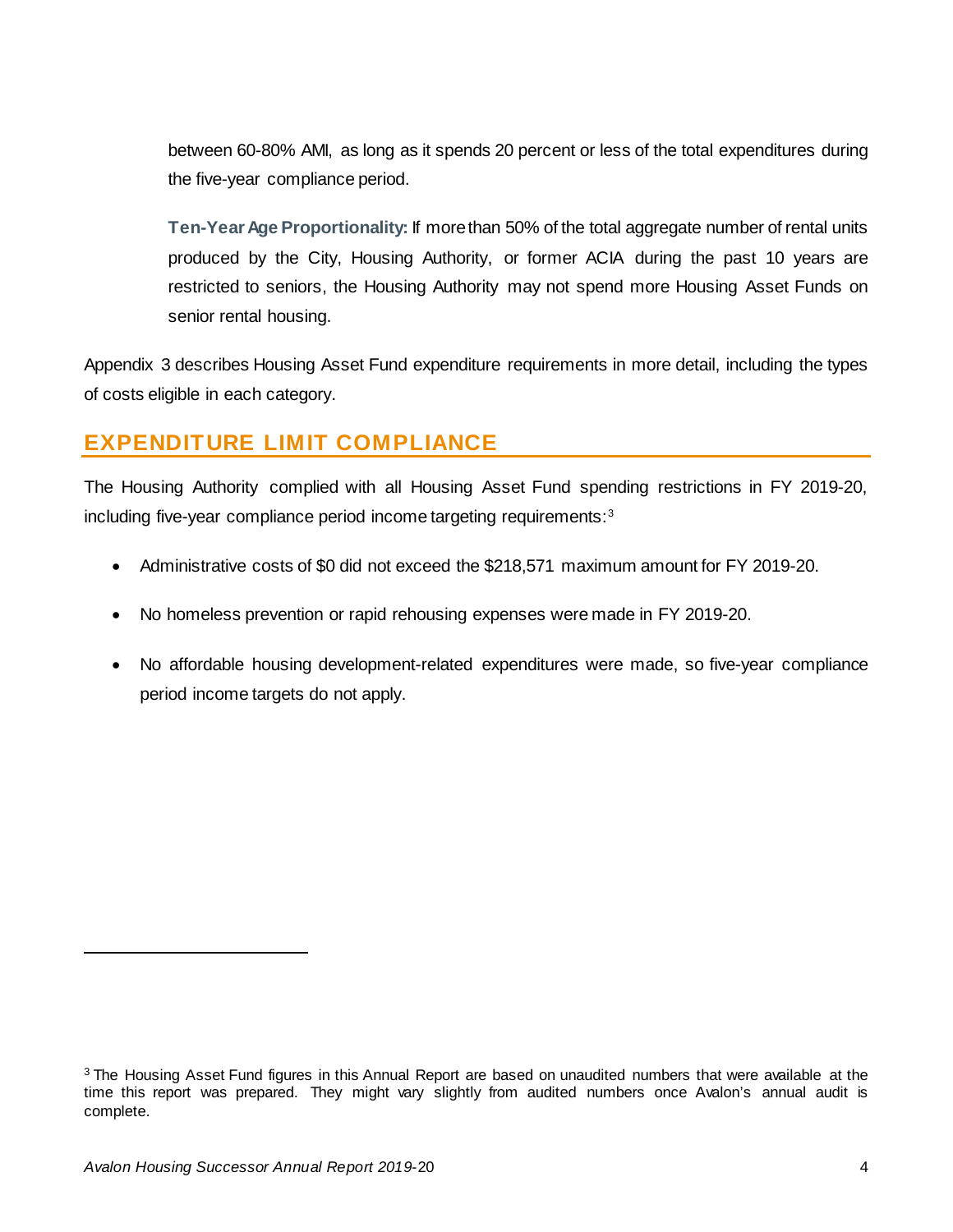

The Housing Authority will ensure it meets all expenditure requirements going forward, including the next five-year compliance period of July 1, 2019 through June 30, 2024.

Failure to comply with the extremely low-income requirement in any five-year compliance period will result in the Housing Authority having to ensure that 50 percent of remaining funds be spent on extremely low income rental units until in compliance. Exceeding the expenditure limit for low households earning between 60-80% AMI in any five-year reporting period will result in the Housing Authority not being able to expend any funds on these income categories until in compliance.

#### <span id="page-6-0"></span>**SENIOR HOUSING LIMIT COMPLIANCE**

This report must include an accounting of deed-restricted senior rental units that were produced over the last ten years. The Housing Authority must expend no more than 50% of the aggregate total number of senior housing units produced by the City, Housing Authority or former ACIA during the past 10 years. Exceeding this limitation will prohibit the use of Housing Asset Funds to subsidize any senior rental units.

There have been no deed-restricted affordable senior rental units assisted by the City, Housing Authority, or former ACIA in the past 10-years.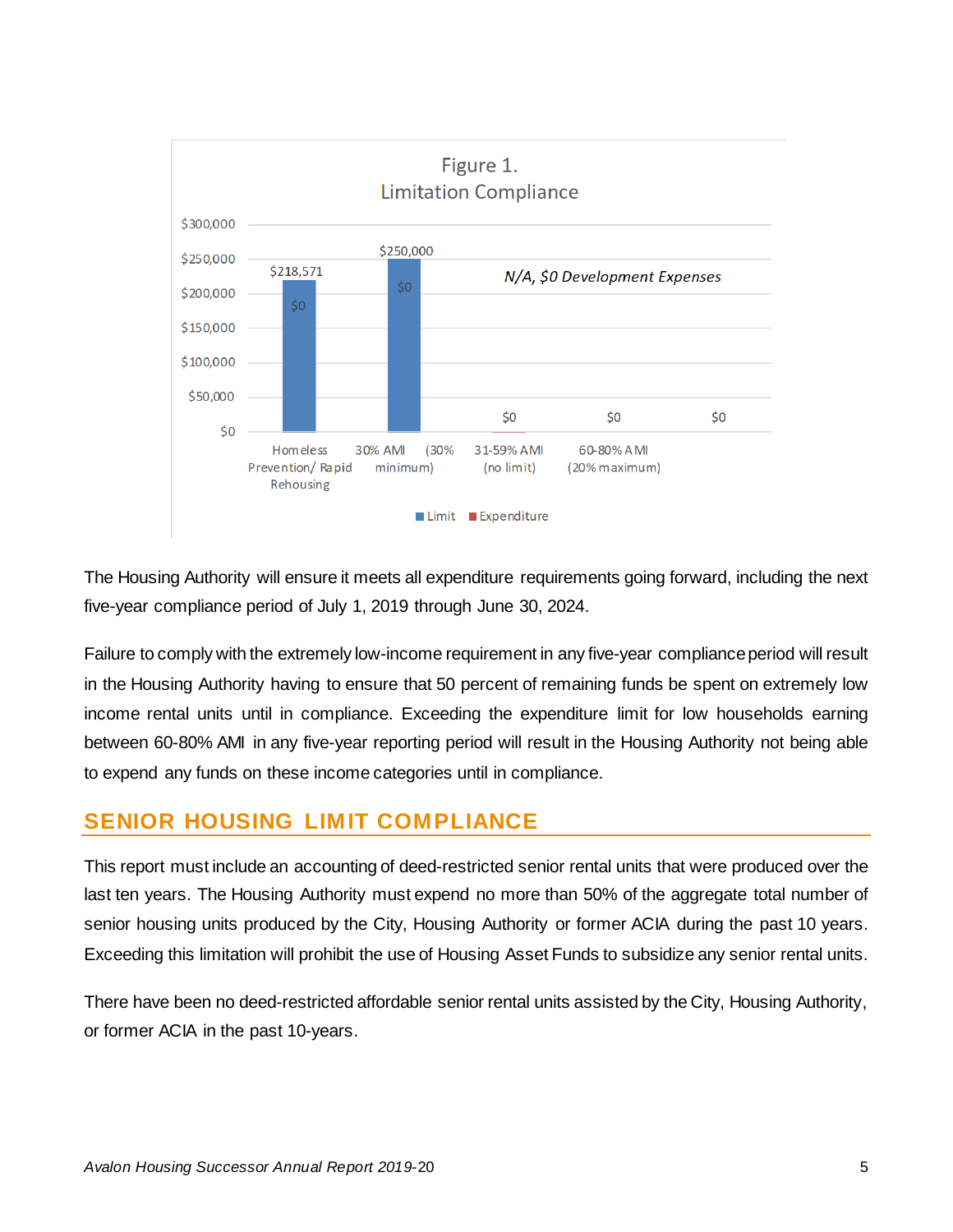## <span id="page-7-0"></span>**DEPOSITS AND FUND BALANCE**



The Housing Authority deposited \$11,628 into the Housing Asset Fund during FY 2019-20.

Revenue sources include:

- Rental income from 206 E. Whittley (\$11,250): The Housing Authority collected rent from 1 unit in a 4-unit building at 206 E. Whittley.
- Interest income (\$150).
- Miscellaneous income (\$228) including income from laundry coins.
- Ground lease revenue from 238 & 311 Descanso: The Housing Authority collects rents from ground leases at 238 and 311 Descanso. However, the Successor Agency has not yet received payments due in FY 19-20 for the properties. The Housing Authority received \$150 for each property in FY 18-19.

An additional payment of \$25,959 was made by the Avalon Successor Agency for the repayment of a SERAF loan. The Housing Asset Fund accounting records reflect this is an adjustment to the SERAF loan receivable balance rather than a deposit. However, repayment of the SERAF loan should be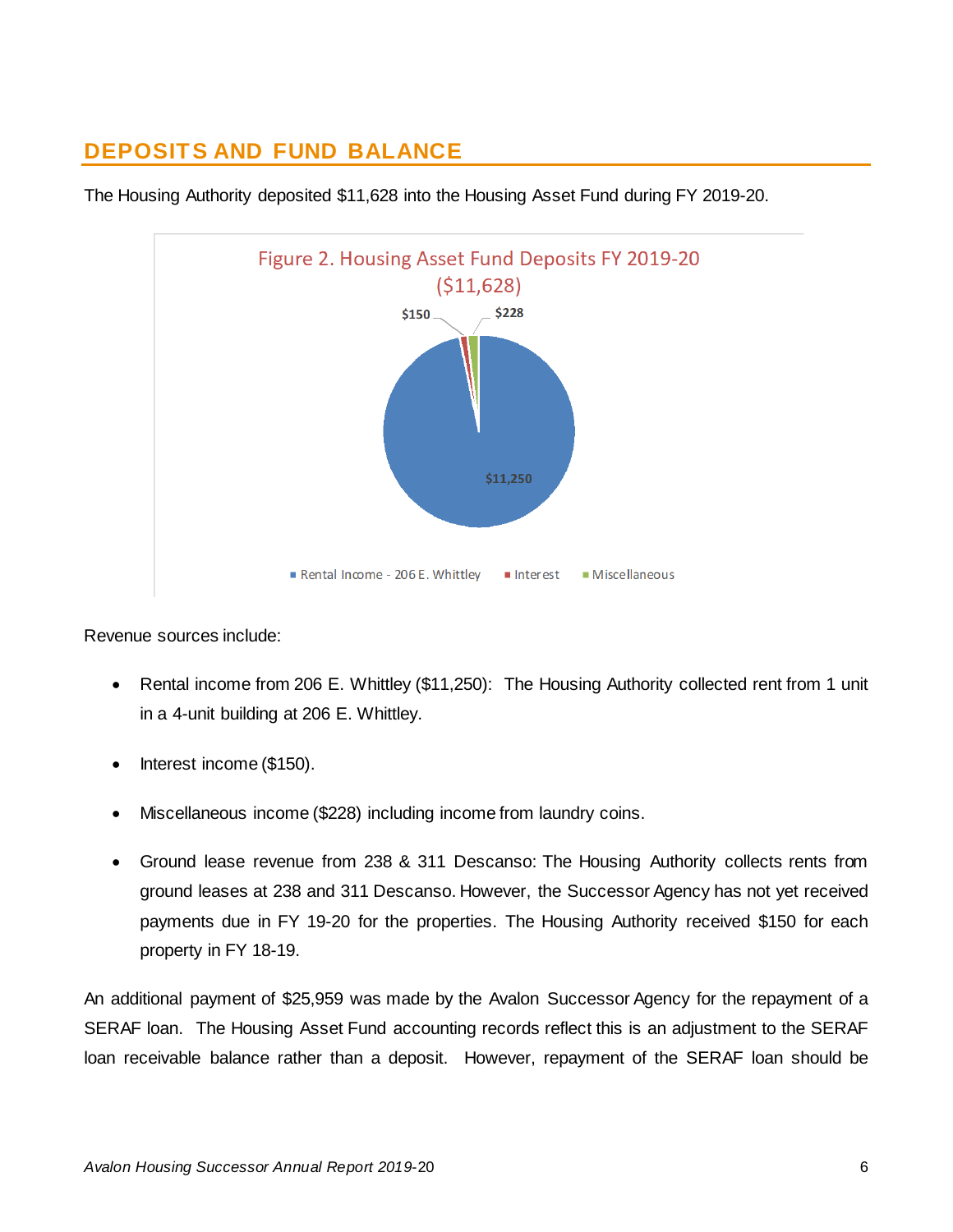considered a deposit for the purpose of calculating excess surplus in the next section and tracking cash available to fund future projects.



The Housing Asset Fund balance as of June 30, 2019 was \$5,734,417.

The land value of two properties transferred on the HAT (238 & 311 Descanso) are not recorded in the Housing Asset Fund balance because the land is only held as security in the event of default on first-time homebuyer loans. The value of 309 and 313 Beacon is not reflected in the Trial Balance but has been added here to reflect the former ACIA's ownership of the land underneath the improved property.

 $2$  Loan receivable for 336 Triana Lane was transferred on the HAT. It is not recorded in the Housing Asset Fund balance in Table 2 because the loan is not repaid unless the property is sold.

### <span id="page-8-0"></span>**EXCESS SURPLUS**

The Housing Asset Fund may not accumulate an "excess surplus," or an unencumbered amount that exceeds the greater of \$1 million, or the sum of deposits in the prior four fiscal years. This requirement ensures that housing successors are actively spending available Housing Asset Funds on affordable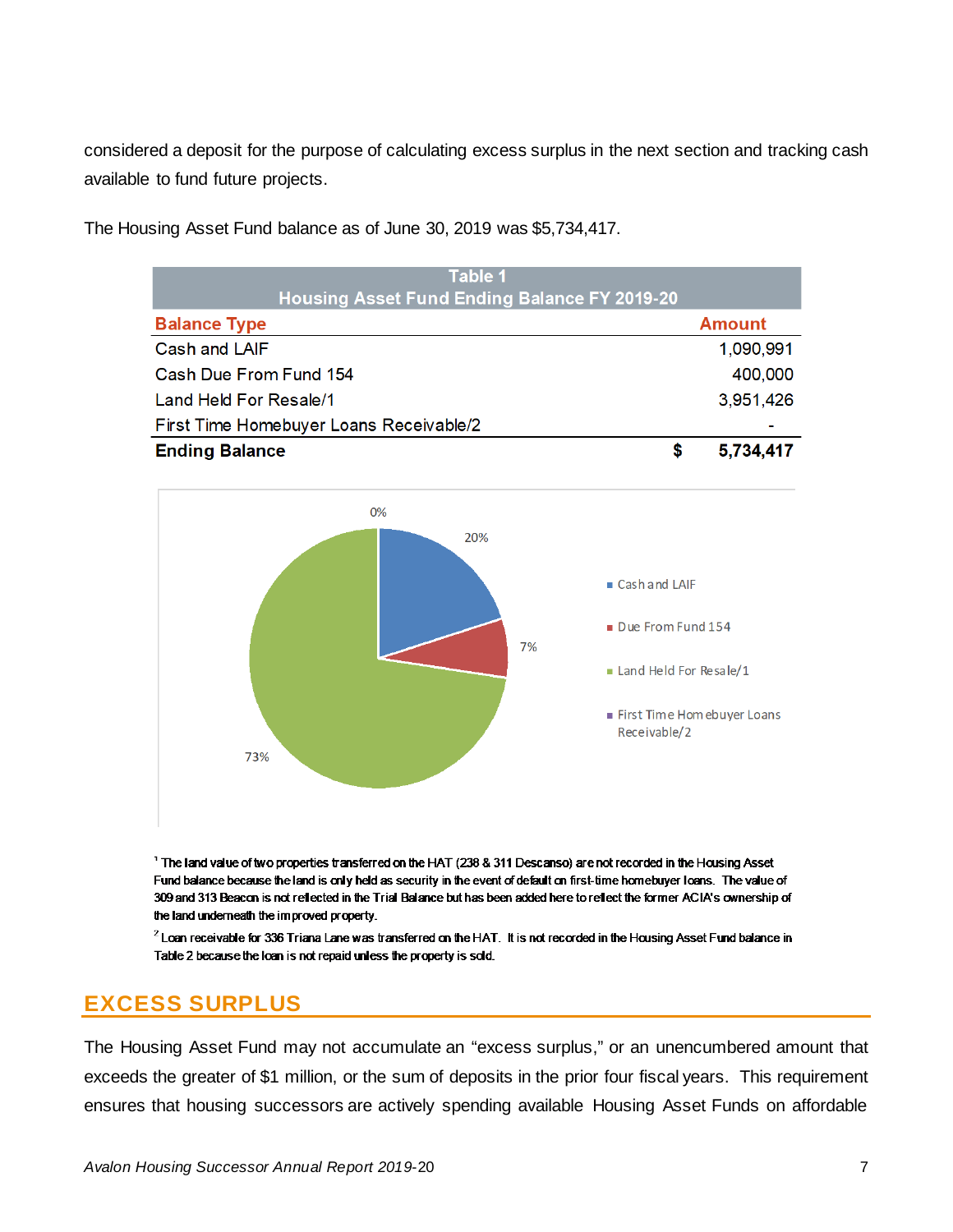housing. An excess surplus has been identified for fiscal year FY 2019-20. The excess surplus must be expended or encumbered within three fiscal years. If a housing successor fails to comply, it must transfer any excess surplus to HCD within 90 days of the end of the third fiscal year.

The Housing Authority has not accrued an excess surplus in the Housing Asset Fund in previous years. At the end of FY 2019-20 the Housing Authority will have an excess surplus of \$336,351, as shown in Table 2. The FY 2019-20 excess surplus amount will need to be expended or encumbered by the end of FY 2022-23 to avoid the Housing Authority having to transfer funds over to HCD.

| <b>Table 2</b>                                                              |    |                                   |                 |                 |               |                 |
|-----------------------------------------------------------------------------|----|-----------------------------------|-----------------|-----------------|---------------|-----------------|
|                                                                             |    | <b>Excess Surplus Calculation</b> |                 |                 |               |                 |
| <b>Fiscal Year</b>                                                          |    | 2015-16                           |                 | 2016-17         | 2017-18       | 2018-19         |
| Deposits                                                                    |    | 357,673                           |                 | 24,360          | 20,129        | 15,416          |
| Plus: SERAF Payments <sup>1</sup>                                           |    |                                   |                 |                 | 115,825       | 609,609         |
| <b>Total Deposits</b>                                                       | \$ | 357,673                           | \$              | 24,360          | \$<br>135,954 | \$<br>625,025   |
|                                                                             |    |                                   |                 |                 |               |                 |
| FY 2019-20 Beginning Cash Balance <sup>2</sup>                              |    |                                   |                 | \$<br>1,479,363 |               |                 |
| Less: Encumbered Funds                                                      |    |                                   |                 |                 |               |                 |
| <b>Unencumbered Amount</b>                                                  |    |                                   |                 |                 |               | \$<br>1,479,363 |
|                                                                             |    |                                   |                 |                 |               |                 |
| Step 1<br>\$1 Million, or                                                   |    |                                   |                 |                 |               | \$1,000,000     |
| <b>Last 4 Deposits</b>                                                      |    |                                   |                 |                 |               | \$<br>1,143,012 |
|                                                                             |    |                                   |                 |                 |               |                 |
| Result: Larger Number                                                       |    |                                   |                 |                 |               | \$<br>1,143,012 |
|                                                                             |    |                                   |                 |                 |               |                 |
| <b>Step 2</b>                                                               |    |                                   |                 |                 |               |                 |
| Unencumbered Cash Balance                                                   |    |                                   |                 | \$1,479,363     |               |                 |
| Larger Number From Step 1                                                   |    |                                   | \$<br>1,143,012 |                 |               |                 |
|                                                                             |    |                                   |                 |                 |               |                 |
| <b>Excess Surplus</b>                                                       |    |                                   |                 |                 |               | \$<br>336,351   |
| In FY 17-18 and 18-19, SERAF payments were not reflected as deposits in     |    |                                   |                 |                 |               |                 |
| Housing Asset Fund accounting records because they were recorded as an      |    |                                   |                 |                 |               |                 |
| adjustment to the SERAF loan receivable balance. However, they are          |    |                                   |                 |                 |               |                 |
| considered deposits for the purpose of making the excess surplus            |    |                                   |                 |                 |               |                 |
| <sup>2</sup> As of July 1, 2019. Includes cash plus 18-19 SERAF payment and |    |                                   |                 |                 |               |                 |

\$400,000 due from Fund 154.

<span id="page-9-0"></span>The Housing Authority is committed to the production of affordable housing in the City and is considering options to spend the excess surplus moving forward. Options possibly include the rehabilitation of 206 E. Whittley and homelessness prevention and rapid rehousing efforts. Progress will be made towards eliminating excess surplus monies within the required timeframe.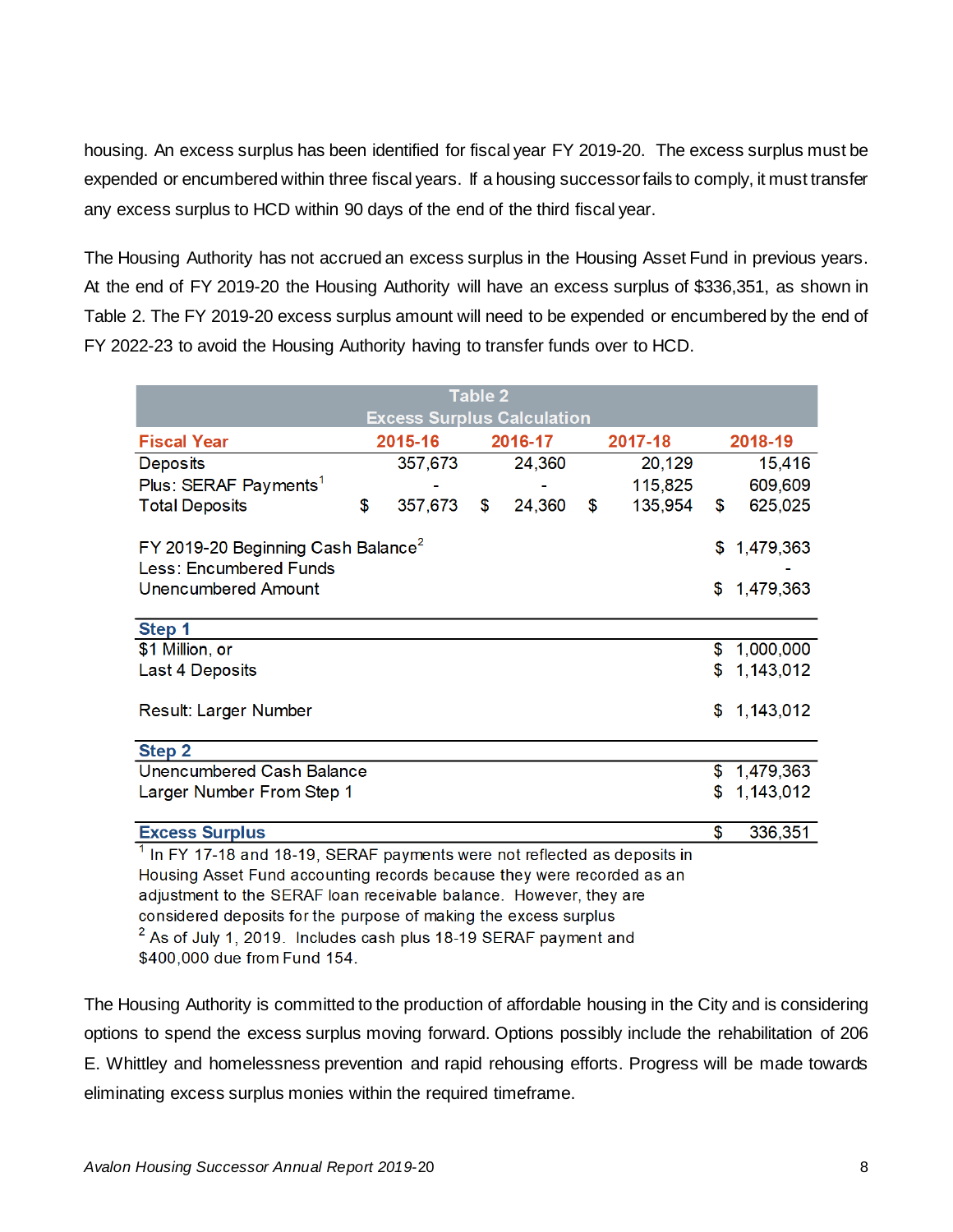## **TRANSFERS TO OTHER HOUSING SUCCESSORS**

There were no transfers to another housing successor entity for a joint project pursuant to HSC Section 34176.1(c)(2).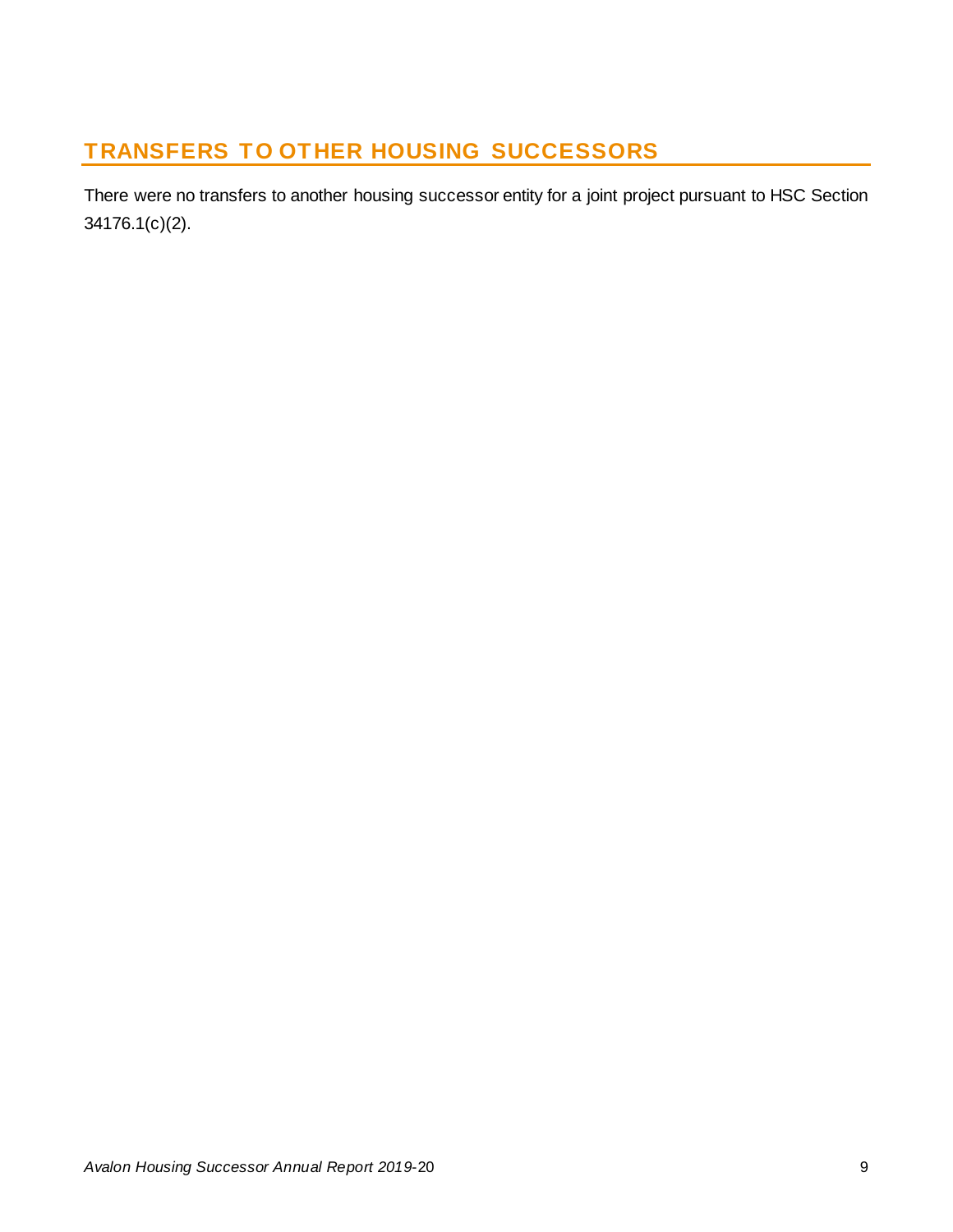## <span id="page-11-0"></span>HOUSING SUCCESSOR PORTFOLIO

The Housing Successor Portfolio includes five properties and two loans receivable transferred from the former ACIA. The Portfolio had a value of \$4,371,426 as of FY 2019-20, as detailed in Table 3.

| Table 3                                                        |               |
|----------------------------------------------------------------|---------------|
| <b>Portfolio Value of Real Properties and Loans Receivable</b> |               |
| <b>Asset</b>                                                   | <b>Amount</b> |
| <b>Real Properties</b>                                         |               |
| 309 Beacon Street                                              | 862,511       |
| 313 Beacon Street                                              | 236,315       |
| 238 Descanso Avenue <sup>1</sup>                               | 150,000       |
| 311 Descanso Avenue <sup>1</sup>                               | 150,000       |
| 206 East Whittley Avenue                                       | 2,852,600     |
| Subtotal                                                       | \$4,251,426   |
| <b>Loans Receivable</b>                                        |               |
| First Time Homebuyer Loans Receivable <sup>2</sup>             | 120,000       |
| Subtotal                                                       | \$120,000     |

#### **Total Portfolio Value**

\$4,371,426

<sup>1</sup> The Authority issued first-time homebuyer loans with these property owners and holds interest in the land underneath the homes as security in the event of default. The value of these properties are not included in the Housing Asset Fund balance in Table 2

 $^2$  A \$120,000 loan receivable for 336 Triana Lane was transferred on the HAT. It is not recorded in the Housing Asset Fund balance in Table 2 because the loan is not repaid unless the property is sold. An additional \$95,000 loan for 338 Triana Lane was transferred on the HAT that was paid off when the property was sold to a new moderate income buyer. The new loan at 338 Triana Lane is considered a Housing Authority asset but not a housing successor asset.

## <span id="page-11-1"></span>**PROPERTY DESCRIPTIONS AND DISPOSITION STATUS**

The ACIA previously transferred seven real properties to the Housing Authority that were approved by DOF on the HAT in 2012. The Housing Authority sold two of the properties in FY 2013-14. The following is a description of each of the five remaining properties:

309 & 313 Beacon Street: This 14-unit senior housing complex is affordable to very low-income residents. The project was constructed in 2002 with a combination of USDA Section 515 funds, Low Income Housing Tax Credit ("LIHTC") financing, HOME funds, ACIA funds (for land purchase) and Federal Home Loan Bank funds. The Developer intends to resyndicate the project in FY 2020-21. As part of the resyndication process, the Ground Lease will be amended and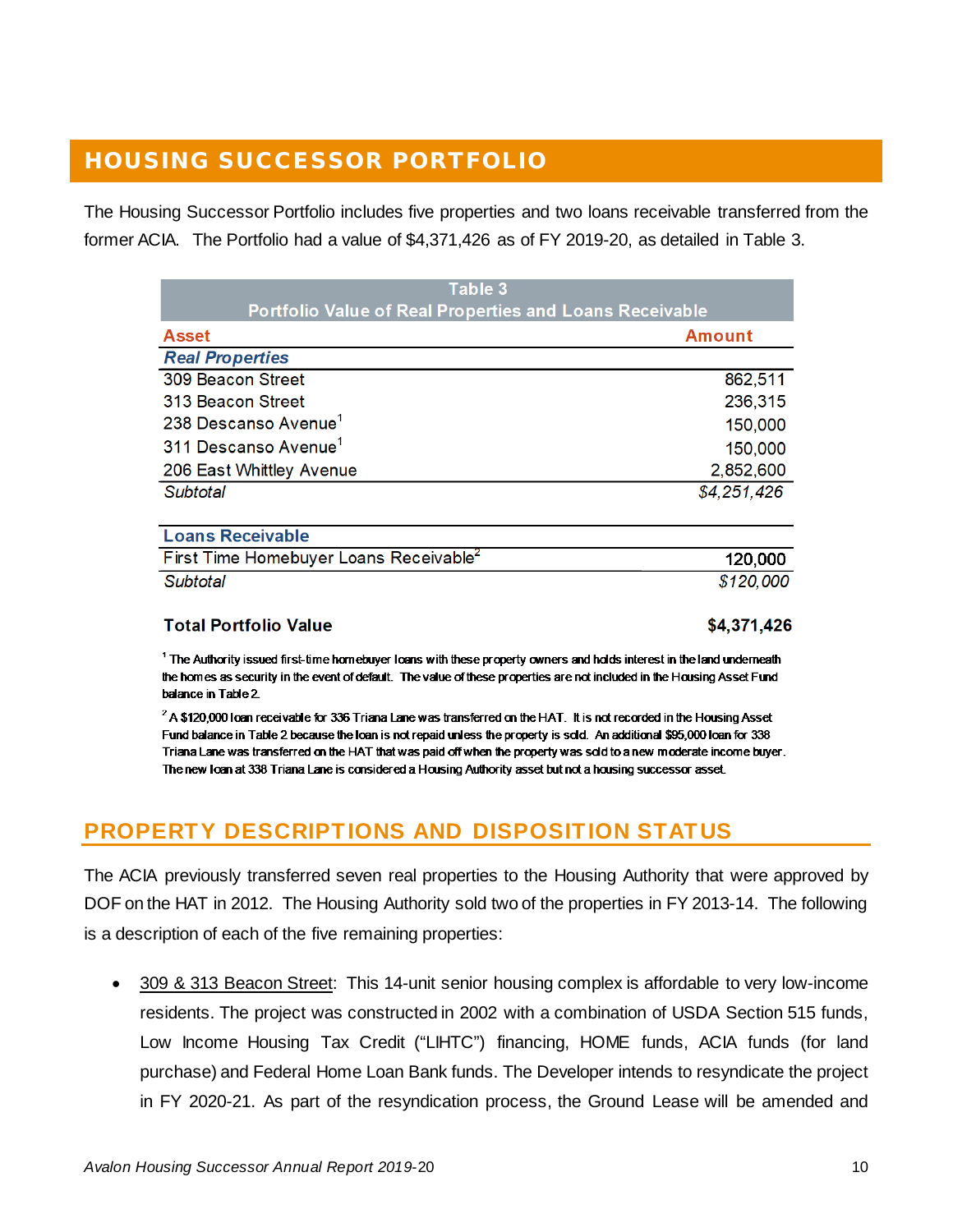extended from 2074 to 2077. In addition, the affordability covenant will be extended 28 years and will expire in 2077.

- 238 & 311 Descanso Avenue: These two single-family homes have 55-year affordable housing restrictive covenants that expire in 2051. The ACIA owned the land under the homes regulated by Ground Leases, which were transferred to the Housing Authority. They are both affordable to moderate income households through Ground Leases issued by the former ACIA.
- 206 E. Whittley Avenue: This property contains a four-unit apartment complex. One unit was occupied until May 2020, but is now vacant. When occupied, this unit was not income-restricted. The ACIA purchased the property in 2008 and had planned to build new affordable housing units, however, was unable to pursue development due to the dissolution of redevelopment. The Authority intends to rehabilitate the property and rent units out to low and moderate income households in the future. Pursuant to the Uniform Relocation and Real Property Acquisition Policies Act of 1970, the Authority began providing relocation services to the tenant of the occupied unit in November 2019 and successfully relocated the tenant in May 2020 in preparation for the rehabilitation. The Authority intends to initiate rehabilitation moving forward.

HSC Code Section 34176(e) requires that all real properties acquired by the ACIA prior to February 1, 2012 and transferred to the Housing Authority be developed pursuant to the requirements detailed in HSC Section 33334.16. Thus, all property that falls within these parameters must be developed for affordable housing purposes within five years from the date DOF approved the HAT. Avalon's original HAT was approved by DOF on August 30, 2012. DOF later asked the Successor Agency to revise the form to reflect ownership of 309 Beacon Street. The revised HAT was approved by DOF on December 15, 2014. Therefore, the original five-year deadline ended on August 30, 2017 for all the properties except 309 Beacon Street, which ended on December 15, 2019, and is already developed as affordable housing.

The only Housing Authority property that still needs to be developed or disposed of pursuant to this provision is 206 E. Whittley Avenue. Plans for renovation are currently being developed with an architect for rental to low and moderate income residents, as described above. However, as the Housing Authority was unable to develop or dispose of this property by August 30, 2017, the law allows for a five-year extension via adoption of a resolution. On August 1, 2017, the Housing Authority adopted Housing Authority Resolution 17-01 extending the period for development or disposition of Housing Authority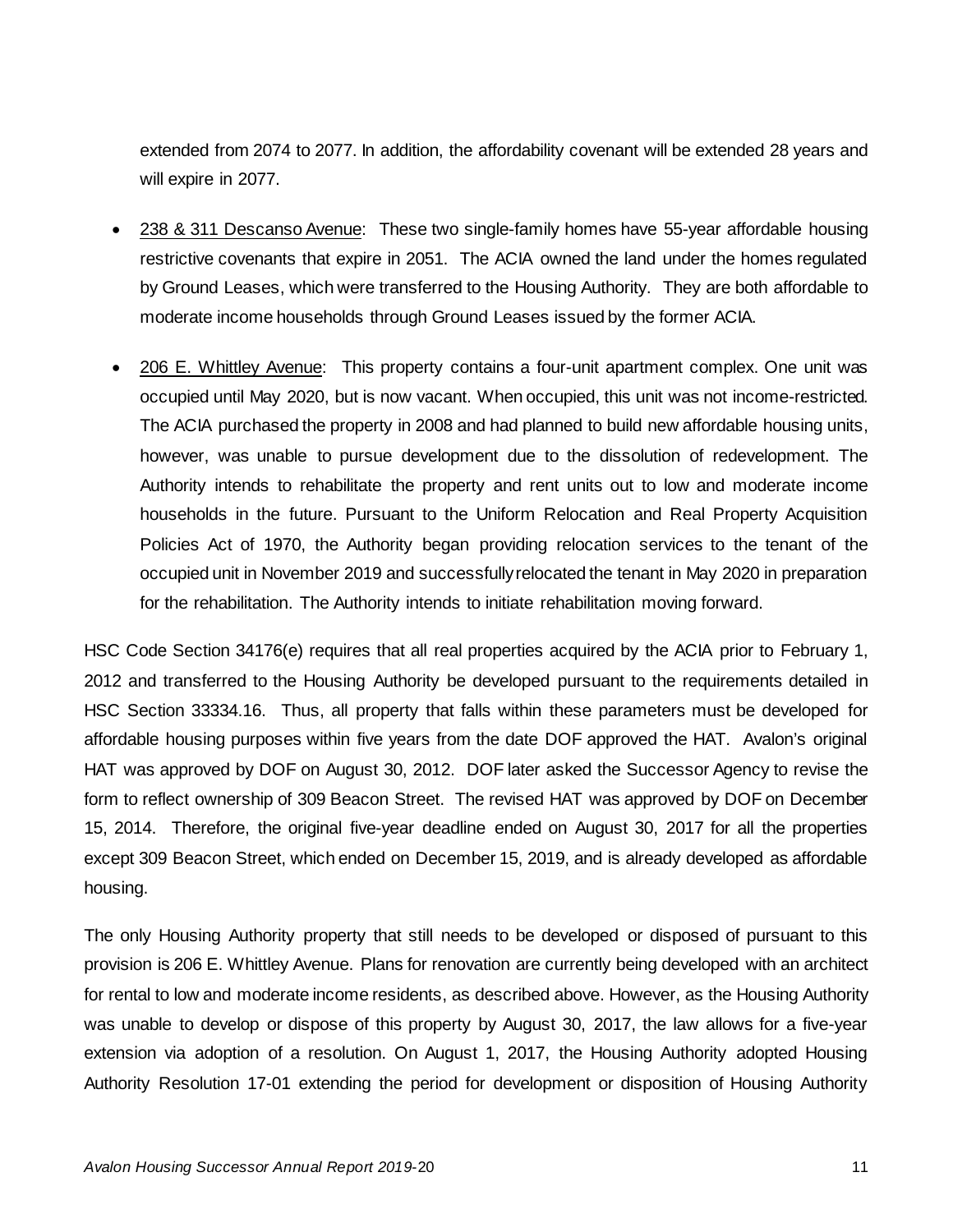properties transferred from the former ACIA pursuant to Health and Safety Code Section 34176.1 (e) to August 30, 2022.

## <span id="page-13-0"></span>**LOANS RECEIVABLE AND DEFERRALS**

Two loans receivable and one deferral were transferred on the HAT. One loan for \$95,000 at 338 Triana Lane was paid off after dissolution.<sup>[4](#page-13-2)</sup> The final payment towards the \$1 million deferral was paid in FY 2019-20 in the amount of \$25,959. The remaining loan is described below:

• First Time Homebuyer Program Loan Receivable (\$120,000): The former ACIA issued a \$120,000 loan to a moderate-income homebuyer at 336 Triana Lane. The loan is due upon sale or within 30 years, whichever comes first. The loan does not accrue interest except in the event of default, in which case the interest rate increases to five percent. There is no monthly payment unless a mutually agreed upon payment schedule is made. It is anticipated that the loan will be refinanced at the end of the 30-year term or re-issued to a new borrower upon the sale of the properties.

## <span id="page-13-1"></span>AFFORDABILITY AGREEMENTS

The Housing Authority oversees seven affordability agreements transferred from the former ACIA:

• 309 Beacon Street: This 14-unit senior housing complex is affordable to very low-income residents. The project was constructed in 2002 with a combination of USDA Section 515 funds, Low Income Housing Tax Credit ("LIHTC") financing, HOME funds, ACIA funds (for land purchase) and Federal Home Loan Bank funds. The Developer intends to resyndicate the project in FY 2020-21. As part of the resyndication process between 309 Beacon St. and the noncontiguous Bird Park, the Ground Lease was amended and extended from 2074 to 2077 and the affordability covenant was extended 28 years and will expire in 2077. In addition, the affordability mix restricted 18 units (of the 36 between Beacon St. and Bird Park) to households with incomes less than 50%, and 18 units to households with incomes less than 60% AMI based, on TCAC

<span id="page-13-2"></span><sup>4</sup> See next sections for more details on the 338 Triana Lane loan payoff.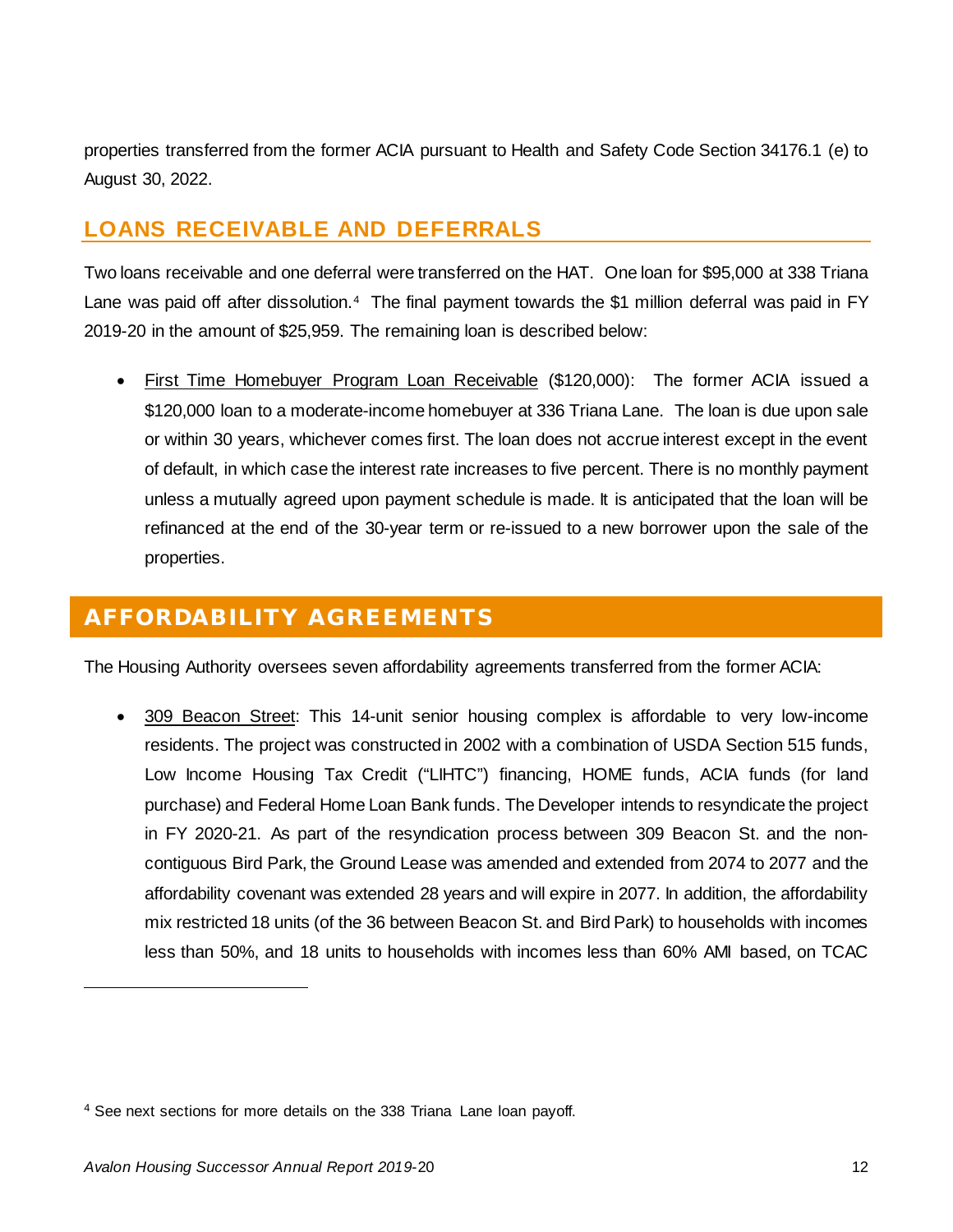limits. The City of Avalon adopted Resolution No. HA 20-01 in March 2020 that, at a minimum, requires the units to be restricted to rental households earning no more than 80% of AMI based on limits established by the State Department of Housing and Community Development.

- Bird Park: This 24-unit multi-family property is affordable to very low-income residents. It was constructed in 2002 with a combination of USDA Section 515 funds, LIHTC financing, HOME funds, and ACIA financing. The ACIA funded roads and infrastructure for the project. As part of the resyndication process between Bird Park and the non-contiguous 309 Beacon St., the affordability covenant will be extended 28 years and will expire in 2077. In addition, the affordability mix restricted 18 units (of the 36 between Beacon St. and Bird Park) to households with incomes less than 50% and 18 units to households with incomes less than 60% AMI based on TCAC limits. The City of Avalon adopted Resolution No. HA 20-01 in March 2020 that would, at a minimum, require the units to be restricted to rental households earning no more than 80% of AMI based on limits established by the State Department of Housing and Community Development.
- Eucalyptus Hill Gardens: This 80-unit complex is subsidized by HUD and has 40 units restricted to very low-income households (24 extremely low and 16 very low income). The remaining 40 units are market-rate. The project was constructed in 1992 with LIHTC funds, ACIA funds, and Rental Housing Construction Program loans. It has a 55-year affordability covenant that expires in 2047.
- Tremont Street Apartments: This 63-unit property had an agreement between the City and the California Housing Financing Agency ("CalHFA") that restricted affordability at this property through August 18, 2016. The ACIA affordable housing covenants have since expired on the Tremont Street Apartments. However, the project is also subsidized by CalHFA and Section 8 Project Based Vouchers. The CalHFA promissory note was repaid by Hamilton Cove many years ago, but the Section 8 Project Based Vouchers were renewed in 2013 and will remain in effect until April 30, 2033 for 62 units restricted to low income households.
- 238 & 311 Descanso Avenue: These two single-family homes have 55-year restrictive covenants that expire in 2051. They are both affordable to moderate income households through Ground Leases issued by the former ACIA.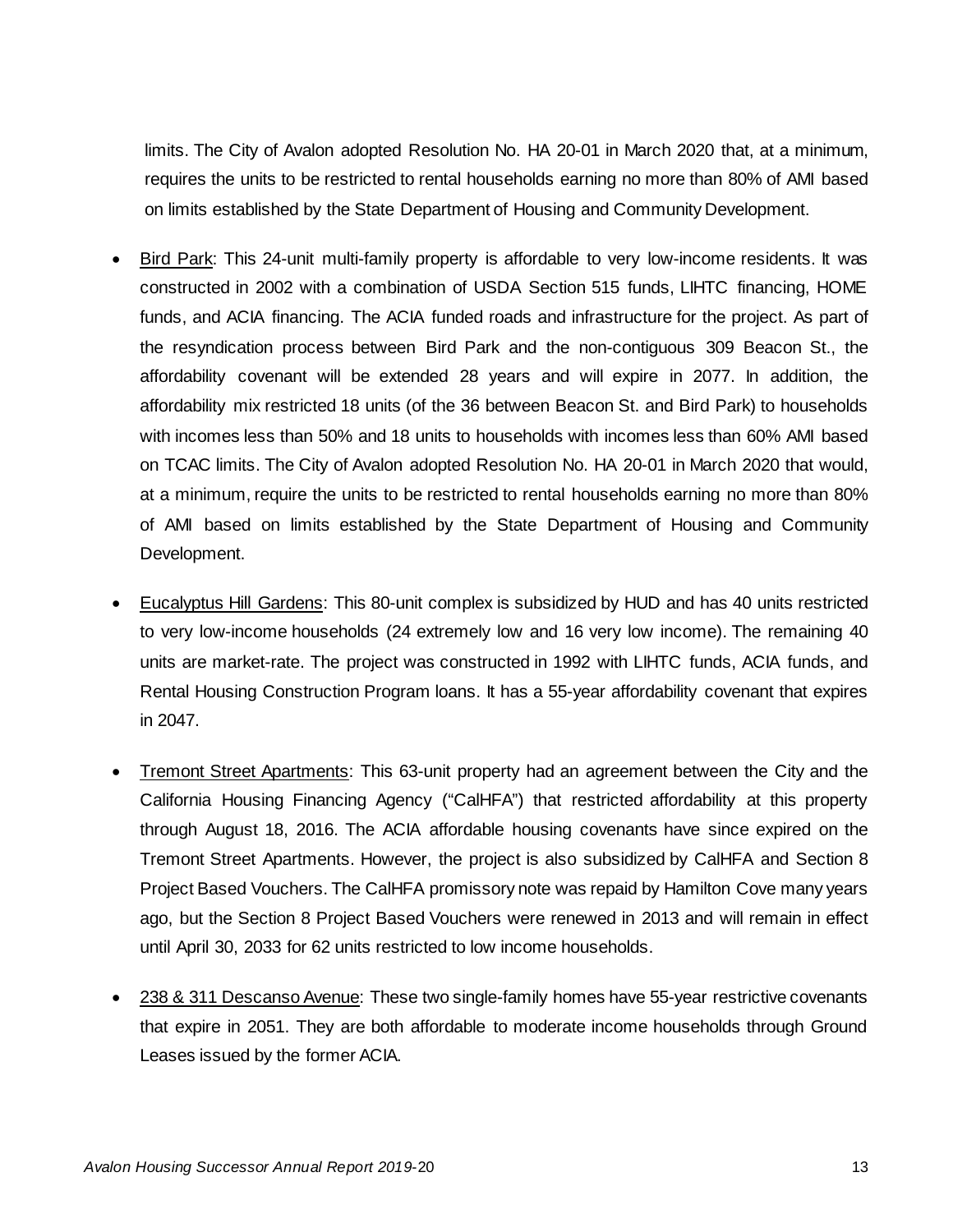• 336 Triana Lane: This single-family home has a 45-year restrictive covenant that expires in 2055. A moderate income household received assistance through the First-Time Homebuyer Down Payment Assistance Program.

One additional affordability agreement was transferred on the HAT at 338 Triana Lane for a First-Time Homebuyer Down Payment Assistance Program loan that was paid off after dissolution. The Housing Authority issued a new loan at the property that is maintained by the Housing Authority but is not a housing successor asset, as it was not funded by Housing Asset Funds.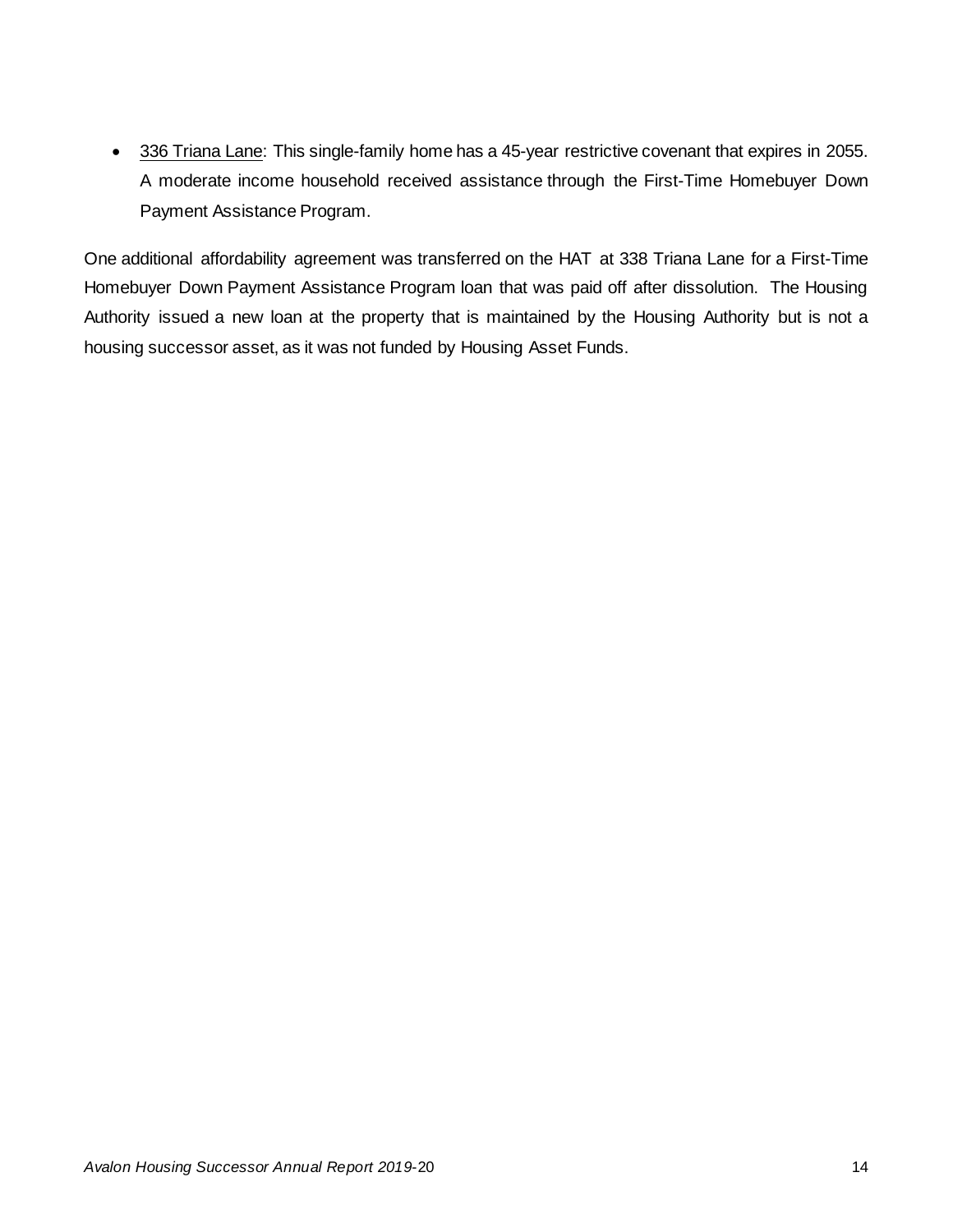## <span id="page-16-0"></span>HOMEOWNERSHIP UNIT INVENTORY

Table 4 presents an inventory of homeownership units assisted by the former ACIA that require restrictions, covenants, or an adopted program that protects former ACIA Low and Moderate Income Housing Fund investments. One of the units, 338 Triana Lane, was assisted by the ACIA prior to dissolution with a \$95,000 loan that was paid off after dissolution. A new \$192,000 loan was issued at this property in December 2014 by the Housing Authority using housing bond proceeds. The loan has been included as part of the homeownership inventory to reflect the protection of the former ACIA's investment, however it is considered a Housing Authority asset and not a housing successor asset because Housing Asset Funds were not used to fund the new loan.

| Table 4                             |               |                   |                |                       |
|-------------------------------------|---------------|-------------------|----------------|-----------------------|
| <b>Homeownership Unit Inventory</b> |               |                   |                |                       |
|                                     | <b>Income</b> | <b>Covenant</b>   |                |                       |
| <b>Project Name / Address</b>       | <b>Level</b>  | <b>Expiration</b> | <b>Program</b> | <b>Funding Source</b> |
| 238 Descanso Ave                    | Moderate      | 5/17/2051         | <b>FTHB</b>    | <b>LMIHF</b>          |
| 311 Descanso Ave                    | Moderate      | 5/23/2951         | <b>FTHB</b>    | <b>LMIHF</b>          |
| 336 Triana Lane                     | Moderate      | 9/21/2055         | <b>FTHB</b>    | <b>LMIHF</b>          |
| 338 Triana Lane                     | Moderate      | 6/23/2059         | <b>FTHB</b>    | <b>Housing Bonds</b>  |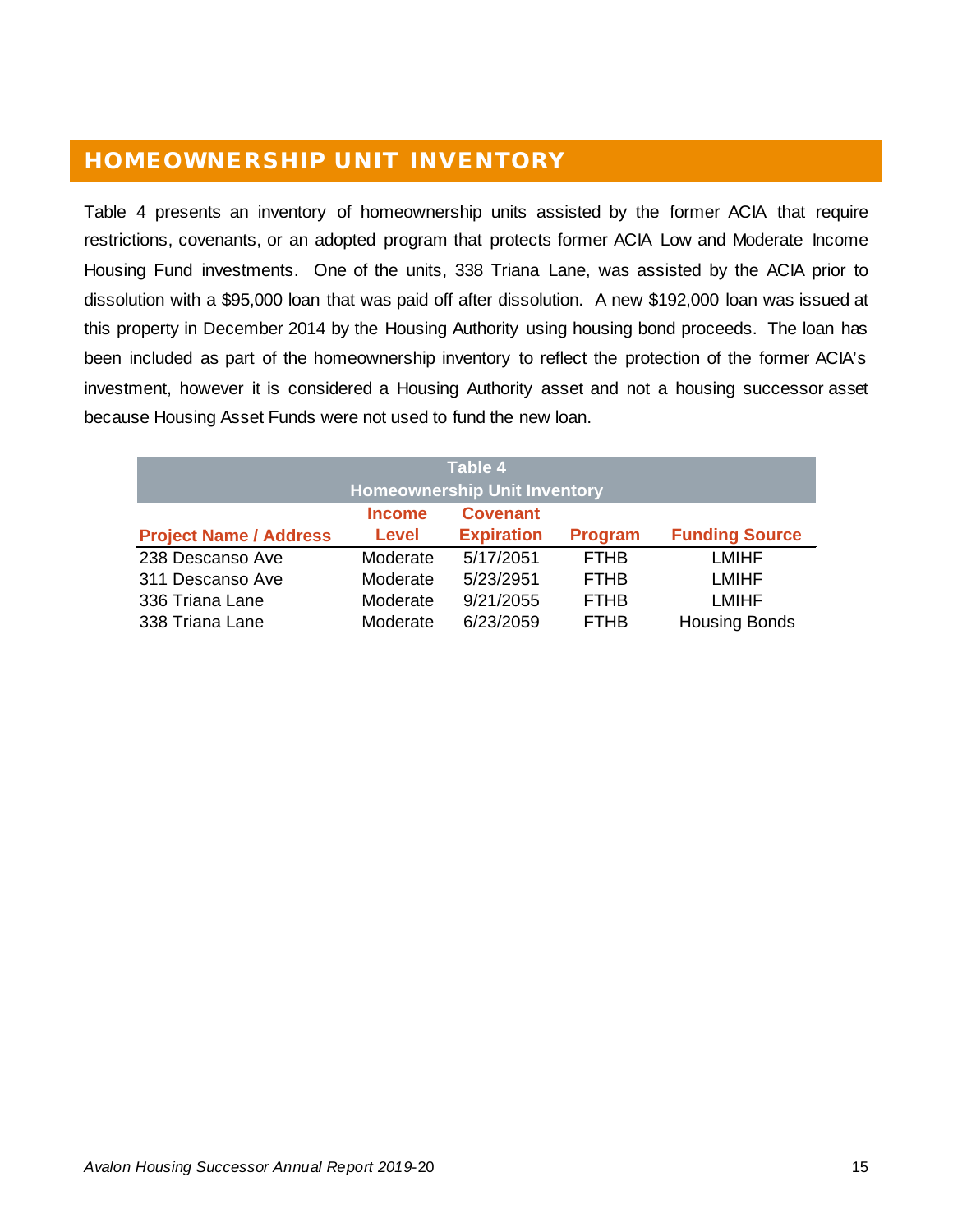#### <span id="page-17-0"></span>APPENDIX 1 - HOUSING SUCCESSOR ANNUAL REPORT REQUIREMENTS

| <b>Housing Successor Reporting Requirements</b><br>Health and Safety Code Section 34176.1(f)                                                                                                                                                             |                                                                                                                                                                                                                                                                                            |                                                                                                                                                                                                                                                                     |  |  |
|----------------------------------------------------------------------------------------------------------------------------------------------------------------------------------------------------------------------------------------------------------|--------------------------------------------------------------------------------------------------------------------------------------------------------------------------------------------------------------------------------------------------------------------------------------------|---------------------------------------------------------------------------------------------------------------------------------------------------------------------------------------------------------------------------------------------------------------------|--|--|
| <b>Housing Asset Fund</b><br><b>Revenues &amp; Expenditures</b>                                                                                                                                                                                          | <b>Other Assets and Active</b><br><b>Projects</b>                                                                                                                                                                                                                                          | <b>Obligations &amp; Proportionality</b>                                                                                                                                                                                                                            |  |  |
| Total amount deposited in the<br>Housing Asset Fund for the fiscal<br>year<br>Amount of deposits funded by a<br><b>Recognized Obligation Payment</b><br>Schedule ("ROPS")                                                                                | Description of any project(s)<br>funded through the ROPS                                                                                                                                                                                                                                   | Description of any outstanding<br>production obligations of the<br>former ACIA that were inherited<br>by the Housing Authority                                                                                                                                      |  |  |
| Statement of balance at the<br>close of the fiscal year                                                                                                                                                                                                  | Update on property<br>disposition efforts (note that<br>housing successors may only<br>hold property for up to five<br>years, unless it is already<br>developed with affordable<br>housing)                                                                                                | Compliance with proportionality<br>requirements (income group<br>targets), which must be upheld<br>on a five year cycle                                                                                                                                             |  |  |
| Description of Expenditures for<br>the fiscal year, broken out as<br>follows:<br>Homeless prevention and<br>rapid rehousing<br>Administrative and<br>$\bullet$<br>monitoring<br>Housing development<br>$\bullet$<br>expenses by income level<br>assisted | Other "portfolio" balances,<br>including:<br>Statutory value of any<br>real property either<br>transferred from the<br>former ACIA or<br>purchased by the<br><b>Housing Asset Fund</b><br>Value of loans and<br>grants receivable                                                          | Percentage of deed-restricted<br>rental housing restricted to<br>seniors and assisted by the<br>former ACIA, the Housing<br>Authority, or the City within the<br>past ten years compared to the<br>total number of units assisted by<br>any of those three agencies |  |  |
| Description of any transfers to<br>another housing successor for a<br>joint project                                                                                                                                                                      | Inventory of homeownership<br>units assisted by the former<br>ACIA or the housing<br>successor that are subject to<br>covenants or restrictions or to<br>an adopted program that<br>protects the former ACIA's<br>investment of monies from the<br>Low and Moderate Income<br>Housing Fund | Amount of any excess surplus,<br>and, if any, the plan for<br>eliminating it                                                                                                                                                                                        |  |  |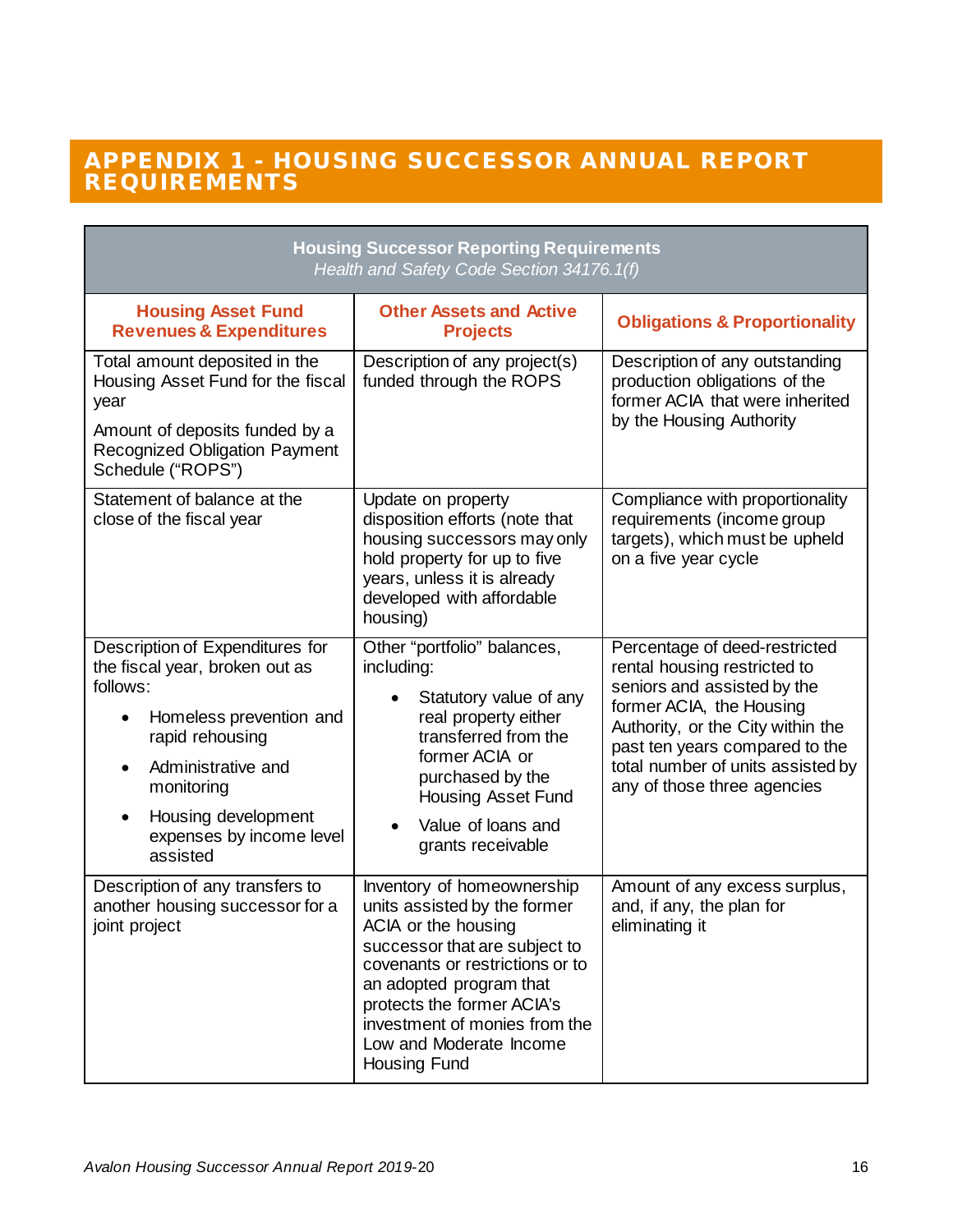# <span id="page-18-0"></span>APPENDIX 2 – HOUSING ASSET TRANSFER FORM

The Housing Asset Transfer Form is attached as a separate document.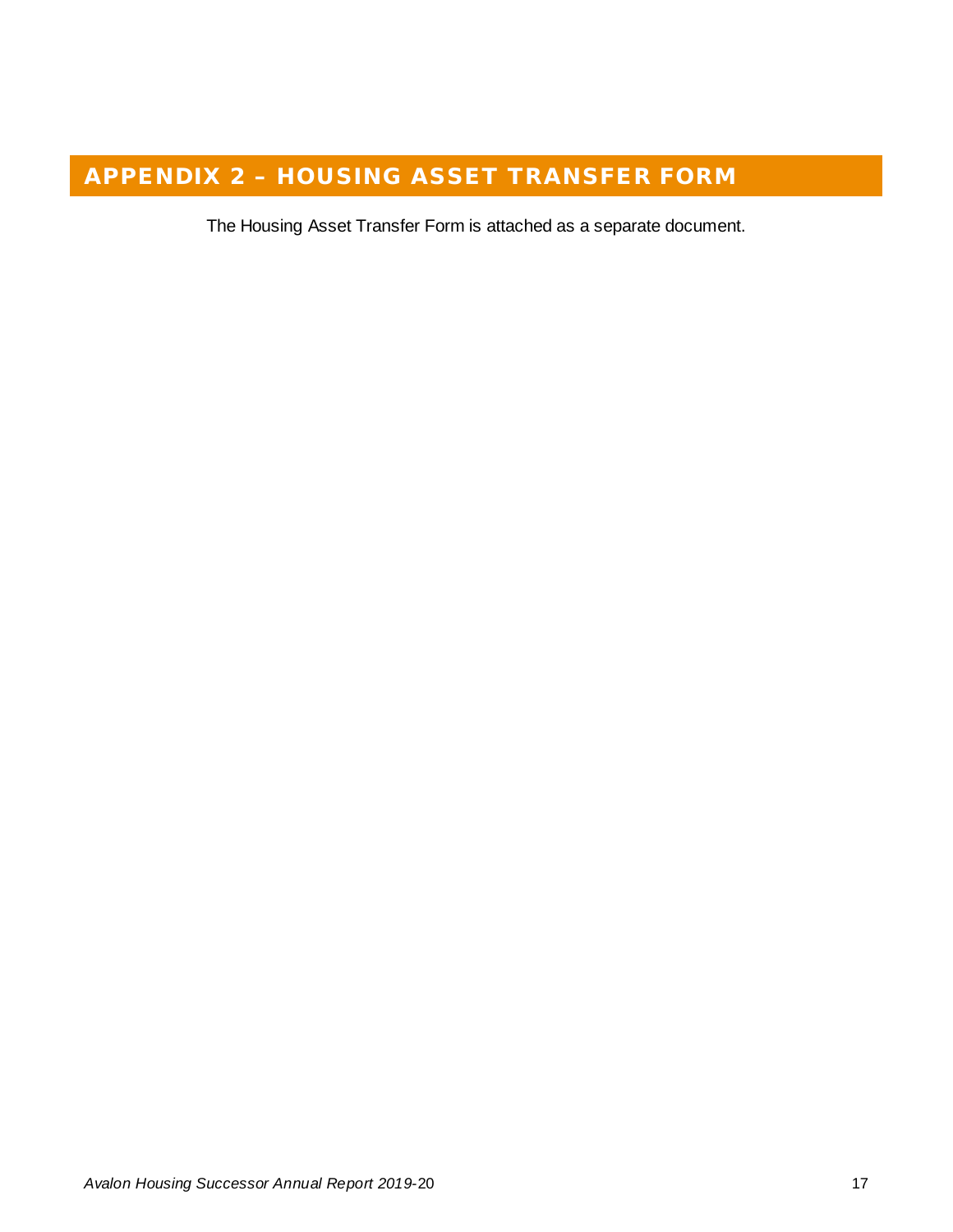#### <span id="page-19-0"></span>APPENDIX 3 – HOUSING ASSET FUND EXPENDITURE REQUIREMENTS

| <b>Housing Asset Fund Expenditure Requirements</b><br>Health and Safety Code Section 34176.1        |                                                                                    |                                                                                                                                                                                                                                                                                                                                                                                                                                                                                                                                                                                                                                                                                         |  |  |
|-----------------------------------------------------------------------------------------------------|------------------------------------------------------------------------------------|-----------------------------------------------------------------------------------------------------------------------------------------------------------------------------------------------------------------------------------------------------------------------------------------------------------------------------------------------------------------------------------------------------------------------------------------------------------------------------------------------------------------------------------------------------------------------------------------------------------------------------------------------------------------------------------------|--|--|
| <b>Expense</b><br>Category                                                                          | Limits                                                                             | <b>Allowable Uses</b>                                                                                                                                                                                                                                                                                                                                                                                                                                                                                                                                                                                                                                                                   |  |  |
| <b>Administration</b><br>and<br><b>Compliance</b><br><b>Monitoring</b>                              | \$218,571<br>maximum for<br>FY 2019-20 in<br>Avalon (limit<br>varies each<br>year) | Administrative activities such as:<br>Professional services (consultant fees, auditor fees, etc.)<br>$\bullet$<br>Staff salaries, benefits, and overhead for time spent on<br>$\bullet$<br>Housing Successor administration<br>Compliance monitoring to ensure compliance with affordable<br>$\bullet$<br>housing and loan agreements<br>Property maintenance<br>Housing<br>Successor-owned<br>at<br>properties<br>Capped at \$200,000 adjusted annually for inflation or 5% of the<br>statutory value of real property owned by the housing successor                                                                                                                                  |  |  |
|                                                                                                     |                                                                                    | and the value of loans and grants receivable from the HAT<br>("Portfolio"), whichever is greater.                                                                                                                                                                                                                                                                                                                                                                                                                                                                                                                                                                                       |  |  |
| <b>Homeless</b><br><b>Prevention</b><br>and<br><b>Rapid</b><br><b>Rehousing</b><br><b>Solutions</b> | \$250,000<br>maximum per<br>fiscal year                                            | Services for individuals and families who are homeless or would be<br>homeless but for this assistance, including:<br>Contributions toward the construction of local or regional<br>homeless shelters<br>Housing relocation and stabilization services including<br>$\bullet$<br>housing search, mediation, or outreach to property owners<br>Short-term or medium-term rental assistance<br>Security or utility deposits<br>Utility payments<br>$\bullet$<br>Moving cost assistance<br>$\bullet$<br>Credit repair<br>$\bullet$<br>Case management<br>$\bullet$<br>Other appropriate activities for homelessness prevention and<br>rapid rehousing of persons who have become homeless. |  |  |
| <b>Affordable</b><br><b>Housing</b><br><b>Development</b>                                           | No spending<br>limit, but must<br>comply with<br>income and<br>age targets         | "Development" includes:<br>New construction<br>$\bullet$<br>Acquisition and rehabilitation<br>$\bullet$<br>Substantial rehabilitation<br>$\bullet$<br>Acquisition of long-term affordability covenants on multifamily<br>units<br>Preservation of at-risk units whose affordable rent restrictions<br>$\bullet$<br>would otherwise expire over the next five years                                                                                                                                                                                                                                                                                                                      |  |  |